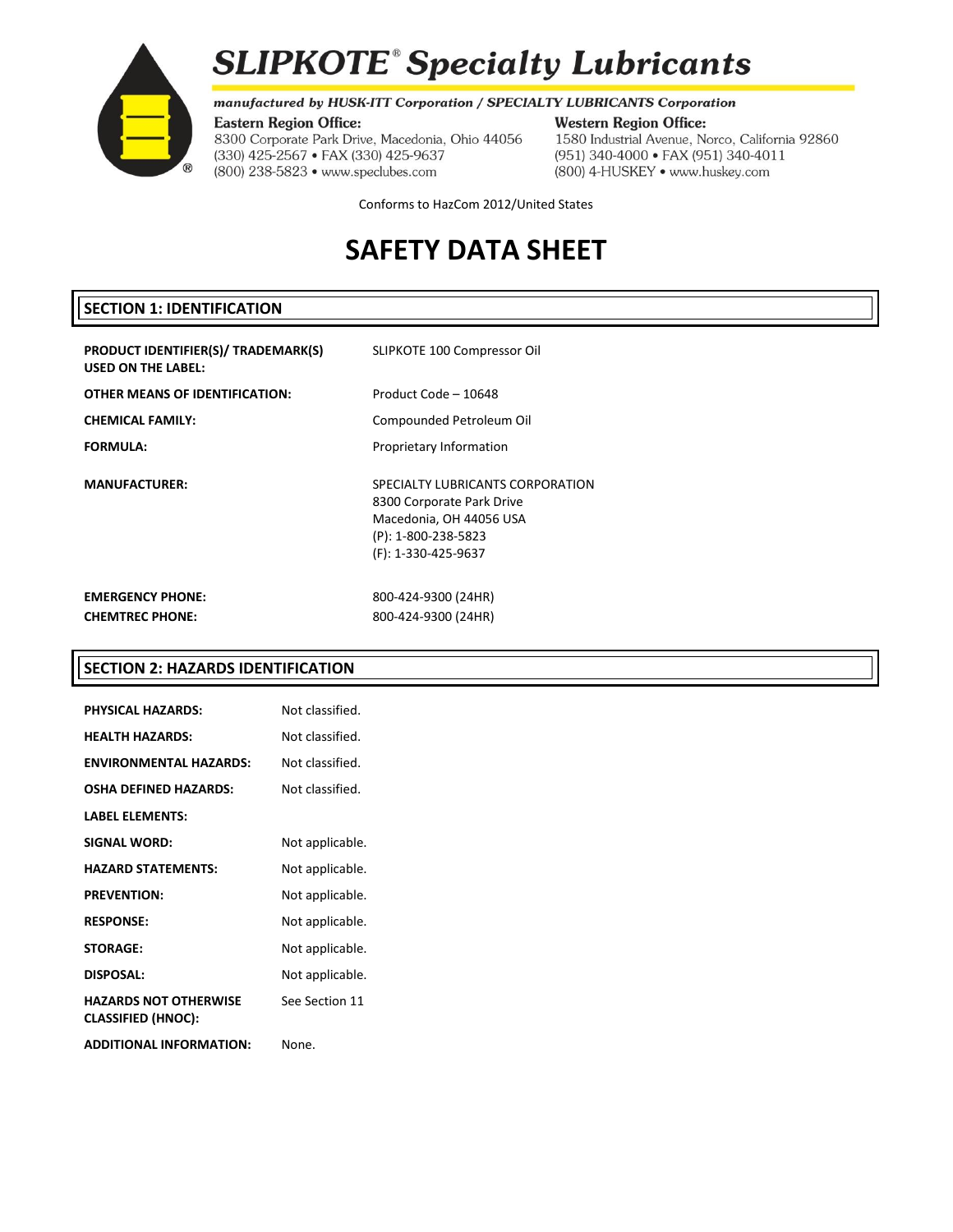# **SECTION 3: COMPOSITION/INFORMATION ON INGREDIENTS**

## **SUBSTANCES**

| <b>CAS NUMBER</b> | %   |
|-------------------|-----|
| 64742-65-0        | -99 |
| 68649-42-3        |     |
|                   |     |

# **SECTION 4: FIRST AID MEASURES**

# **DESCRIPTION OF NECESSARY FIRST AID MEASURES**

| <b>EYE CONTACT:</b>        | Flush eyes with large amounts of water for 15 minutes. If eye irritation develops or persists get medical help.                                        |
|----------------------------|--------------------------------------------------------------------------------------------------------------------------------------------------------|
| <b>SKIN CONTACT:</b>       | Remove contaminated clothing. Wash affected area with a waterless hand cleaner, and/or soap and water. If<br>irritation persists, consult a physician. |
| <b>INHALATION:</b>         | Remove to fresh air. Get medical attention if symptoms persist.                                                                                        |
| <b>ASPIRATION:</b>         | If there is any suspicion of aspiration into the lungs obtain medical advice.                                                                          |
| INGESTION:                 | If the material is swallowed, get immediate medical attention—Do not induce vomiting.                                                                  |
| <b>NOTES TO PHYSICIAN:</b> | This material, if aspirated into the lungs, may cause chemical pneumonitis; treat the affected person<br>appropriately.                                |

# **SECTION 5: FIRE-FIGHTING MEASURES**

| <b>FLASH POINT:</b>                               | > 450 °F                                                                                                                                                                    |
|---------------------------------------------------|-----------------------------------------------------------------------------------------------------------------------------------------------------------------------------|
| <b>FLASH POINT METHOD:</b>                        | COC.                                                                                                                                                                        |
| <b>BURING RATE:</b>                               | Not determined.                                                                                                                                                             |
| LOWER FLAMMABLE LIMIT (LFL):                      | Not determined.                                                                                                                                                             |
| UPPER FLAMMABLE LIMIT (UFL):                      | Not determined.                                                                                                                                                             |
| <b>FLAMMABILITY CLASSIFICATION:</b>               | Not determined.                                                                                                                                                             |
| <b>EXTINGUISHING MEDIA:</b>                       | Dry chemical, foam, carbon dioxide, water fog. Water may be ineffective in fighting an oil fire<br>unless used by experienced fire fighters.                                |
| <b>GENERAL FIRE HAZARDS:</b>                      | Fire and explosion hazards are moderate when this product is exposed to heat or flame                                                                                       |
| <b>HAZARDOUS COMBUSTION</b><br><b>PROCEDURES:</b> | Carbon monoxide and carbon dioxide. Decomposition of this product may yield oxides of sulfur<br>and nitrogen. Decomposition of this product may yield oxides of phosphorus. |
| <b>FIRE-FIGHTING</b><br>EQUIPMENT/INSTRUCTION:    | Do not point solid water stream directly into burning oil to avoid spreading. Wear full set of<br>protective equipment including chemical goggles and gloves.               |

# **SECTION 6: ACCIDENTAL RELEASE MEASURES**

| <b>CONTAINMENT PROCEDURES:</b> | Contain the discharge material. Eliminate all sources of ignition or flammables that may come into<br>contact with a spill of this material.                                                                                                                                                                                                  |
|--------------------------------|-----------------------------------------------------------------------------------------------------------------------------------------------------------------------------------------------------------------------------------------------------------------------------------------------------------------------------------------------|
| <b>CLEAN-UP PROCEDURES:</b>    | Absorb with inert absorbent such as dry clay, sand, or diatomaceous earth. Scoop up used absorbent<br>into drums. Dispose of spent absorbent in an approved industrial waste landfill. Do not allow the<br>spilled product to enter public drainage system or open water courses. Thoroughly wash the area after<br>a spill or leak clean-up. |
| <b>EVACUATION PROCEDURES:</b>  | Isolate area. Keep unnecessary personnel away.                                                                                                                                                                                                                                                                                                |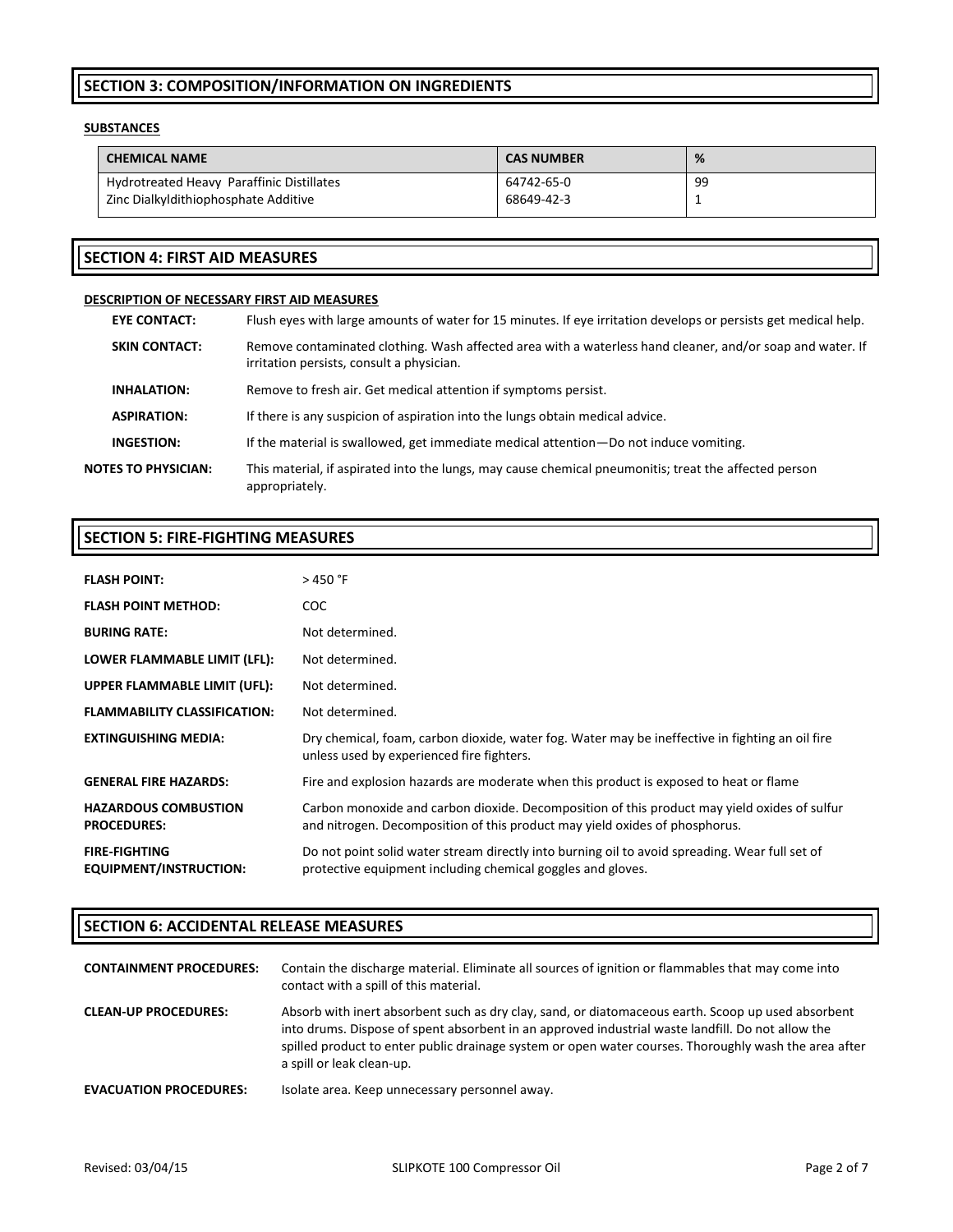# **SECTION 6: ACCIDENTAL RELEASE MEASURES (CONTINUED)**

**SPECIAL INSTRUCTIONS:** Wear appropriate protective equipment and clothing during clean-up. Surfaces may become slippery after spillage.

**SPILL TO NAVIGABLE WATERS:** If this material is spilled into navigable waters and creates a visible sheen, it is reportable to the Nation Response Center.

#### **SECTION 7: HANDLING AND STORAGE**

| <b>PRECAUTIONS FOR HANDLING:</b>              | Avoid getting this material into contact with your skin and eyes. Avoid the generation of oil mists.<br>Wash hands after handling and before eating. Keep this product from heat, sparks, or flames.                              |
|-----------------------------------------------|-----------------------------------------------------------------------------------------------------------------------------------------------------------------------------------------------------------------------------------|
| <b>RECOMMENDED STORAGE</b><br><b>METHODS:</b> | Keep the container tightly closed and in a cool, well-ventilated place. When using this material, do not<br>eat, drink or smoke. Do not store this material in open or unlabeled containers. Store away from<br>strong oxidizers. |

## **SECTION 8: EXPOSURE CONTROLS/PERSONAL PROTECTION**

#### **OCCUPATIONAL EXPOSURE LIMITS**

|                                          |                                                                                                                                                                                           | U.S. OSHA TABLE Z-1 LIMITS FOR AIR CONTAMINANTS (29 CFR 1910.1000) |                     |             |
|------------------------------------------|-------------------------------------------------------------------------------------------------------------------------------------------------------------------------------------------|--------------------------------------------------------------------|---------------------|-------------|
| <b>COMPONENTS</b>                        |                                                                                                                                                                                           | <b>TYPE</b>                                                        | <b>VALUE</b>        | <b>FORM</b> |
| Distillates (Petroleum)                  |                                                                                                                                                                                           | PEL                                                                | 5 mg/m $3$          | Mist.       |
| CAS 64742-65-0                           |                                                                                                                                                                                           |                                                                    |                     |             |
| <b>U.S. ACGIH THRESHOLD LIMIT VALUES</b> |                                                                                                                                                                                           |                                                                    |                     |             |
| <b>MATERIAL</b>                          |                                                                                                                                                                                           | <b>TYPE</b>                                                        | <b>VALUE</b>        | <b>FORM</b> |
| <b>Base Oil</b>                          |                                                                                                                                                                                           | <b>TWA</b>                                                         | 5 mg/m $3$          | Mist.       |
| <b>U.S. NIOSH</b>                        |                                                                                                                                                                                           |                                                                    |                     |             |
| (POCKET GUIDE TO CHEMICAL HAZARDS):      |                                                                                                                                                                                           |                                                                    |                     |             |
| <b>MATERIAL</b>                          |                                                                                                                                                                                           | <b>TYPE</b>                                                        | <b>VALUE</b>        | <b>FORM</b> |
| <b>Base Oil</b>                          |                                                                                                                                                                                           | <b>STEL</b>                                                        | 10 mg/m $3$         | Mist.       |
|                                          |                                                                                                                                                                                           | <b>TWA</b>                                                         | 5 mg/m <sup>3</sup> | Mist.       |
| Distillates (Petroleum)                  |                                                                                                                                                                                           | <b>STEL</b>                                                        | 10 mg/m $3$         | Mist.       |
| CAS 64742-65-0                           |                                                                                                                                                                                           | <b>TWA</b>                                                         | 5 mg/m $3$          | Mist.       |
| <b>BIOLOGICAL LIMIT VALUES:</b>          |                                                                                                                                                                                           | No biological limits noted for the ingredient(s).                  |                     |             |
| <b>ENGINEERING CONTROLS:</b>             | Use general ventilation and use local exhaust, where possible, in confined or enclosed spaces.                                                                                            |                                                                    |                     |             |
| <b>EYE/FACE PROTECTION:</b>              | Wear chemical goggles or a full face shield.                                                                                                                                              |                                                                    |                     |             |
| SKIN PROTECTION                          | Use impervious gloves for prolonged contact. Wear oil-impervious garments if contact is unavoidable.<br>The use of neoprene gloves is recommended.                                        |                                                                    |                     |             |
| <b>RESPIRATORY PROTECTION:</b>           | If workplace exposure limit is exceeded use NIOSH-approved disposable dust/mist mask breathing<br>apparatus for entry into confined space in the absence of proper environmental control. |                                                                    |                     |             |
| <b>GENERAL:</b>                          |                                                                                                                                                                                           | Use good hygiene when handling petroleum product.                  |                     |             |

#### **SECTION 9: PHYSICAL AND CHEMICAL PROPERTIES**

# **APPEARANCE** Clear & Bright. PHYSICAL STATE: Liquid. **FORM:** Liquid.

**COLOR:** Light Amber to Amber.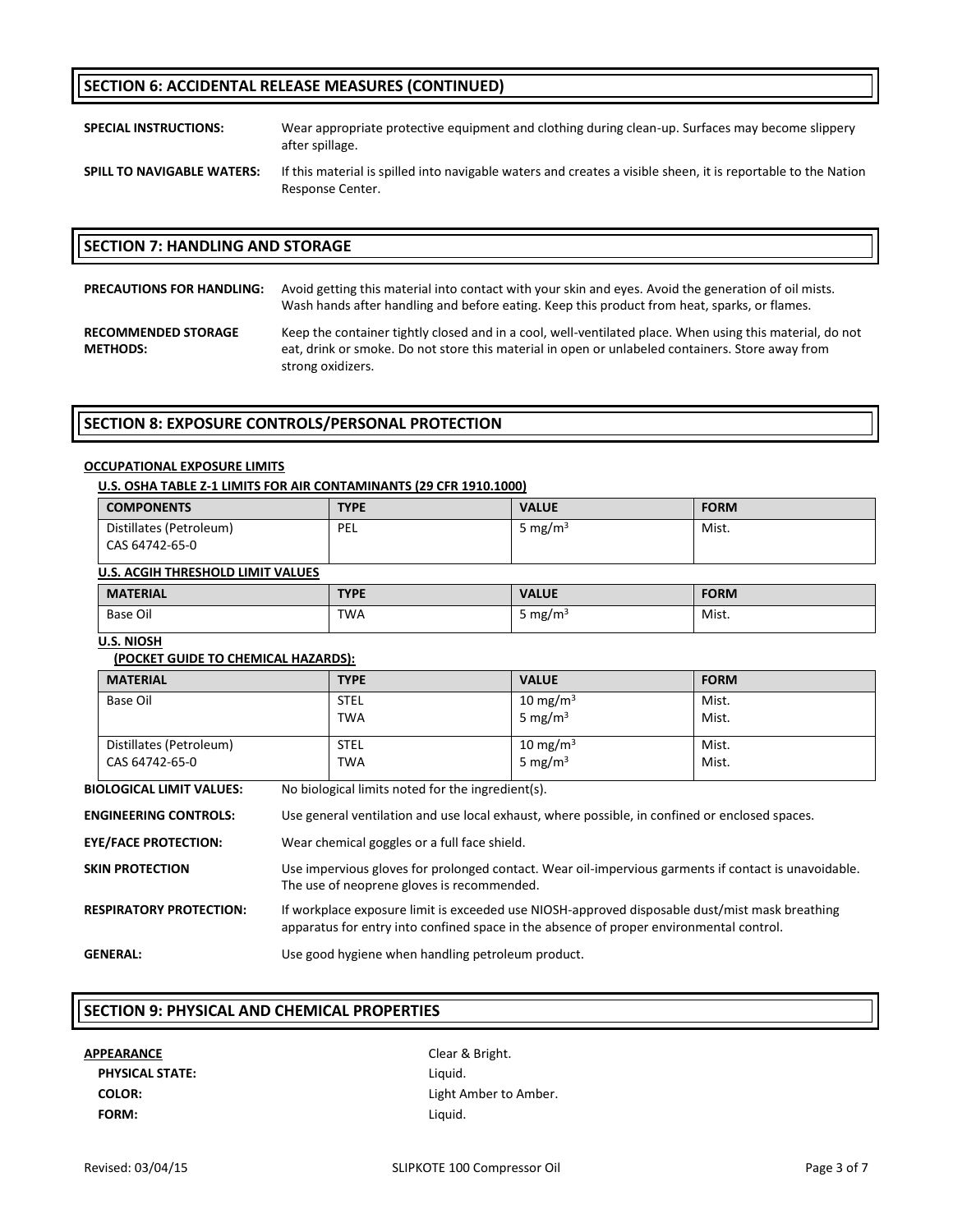# **SECTION 9: PHYSICAL AND CHEMICAL PROPERTIES (CONTINUED)**

| ODOR:                                        | Hydrocarbon-like. |
|----------------------------------------------|-------------------|
| <b>ODOR THRESHOLD:</b>                       | Not available.    |
| pH:                                          | Not applicable.   |
| VISCOSITY AT 100 °F, SUS:                    | 463               |
| GRAVITY, °API:                               | 27.8              |
| <b>SOLUBILITY IN WATER:</b>                  | No                |
| <b>FLASH POINT °F:</b>                       | 450 °F            |
| <b>BOILING POINT °F:</b>                     | <b>NA</b>         |
| <b>POUR POINT °F:</b>                        | $-10$             |
| <b>VAPOR PRESSURE (MM HG 20C):</b>           | <b>NA</b>         |
| <b>EVAPORATION RATE:</b>                     | Not available.    |
| <b>VAPOR DENSITY:</b>                        | Not available.    |
| <b>RELATIVE DENSITY:</b>                     | 0.88              |
| <b>FLAMMABILITY (SOLID,GAS):</b>             | Not available.    |
| UPPER/LOWER FLAMMABILITY OR EXPLOSIVE LIMITS |                   |
| <b>FLAMMABILITY LIMIT-LOWER (%):</b>         | Not available.    |
| <b>FLAMMABILITY LIMIT-UPPER (%):</b>         | Not available.    |
| <b>EXPLOSIVE LIMIT-LOWER (%):</b>            | Not available.    |
| <b>EXPLOSIVE LIMIT-UPPER (%):</b>            | Not available.    |

# **SECTION 10: STABILITY AND REACTIVITY**

| <b>CHEMICAL STABILITY:</b>                         | Stable.                                                         |
|----------------------------------------------------|-----------------------------------------------------------------|
| <b>HAZARDOUS</b><br>POLYMERIZATION:                | Hazard polymerization will not occur.                           |
| <b>CHEMICAL</b><br>INCOMPATIBILITIES:              | This product may react with strong oxidizing agents.            |
| <b>CONDITIONS TO AVOID</b><br>(STABILITY):         | High temperatures and open flames.                              |
| <b>HAZARDOUS</b><br><b>DECOMPOSITION PRODUCTS:</b> | Carbon dioxide, Carbon monoxide, Oxides of sulfur and nitrogen. |

# **SECTION 11: TOXICOLOGICAL INFORMATION**

#### **ACUTE TOXICITY/ TARGET ORGAN INFORMATION:**

| <b>GENERAL PRODUCT/</b><br><b>COMPONENT</b><br><b>INFORMATION:</b> | Product may be irritating to the skin, eyes, and respiratory system. Repeated skin contact with this<br>product may cause dermatitis or an oil acne. Excessive inhalation of oil mist may cause accumulation of<br>mineral oil in the lungs accompanied by pulmonary fibrosis. |
|--------------------------------------------------------------------|--------------------------------------------------------------------------------------------------------------------------------------------------------------------------------------------------------------------------------------------------------------------------------|
| <b>COMPONENT LD50/LC50:</b>                                        | No data available for product.                                                                                                                                                                                                                                                 |
| <b>EPIDEMIOLOGY:</b>                                               | No data available for product.                                                                                                                                                                                                                                                 |

# **SECTION 11: TOXICOLOGICAL INFORMATION (CONTINUED)**

## **CARCINOGENICITY:**

**GENERAL PRODUCT/ COMPONENT INFORMATION:**

No data available on the product as a whole. Prolonged and repeated skin contact with some mildly treated or untreated mineral oils have produced skin cancer in laboratory animals. Note that USED oils tend to contain higher amounts of the cancer-causing aromatics, which have been linked to scrotal and lung cancer in humans.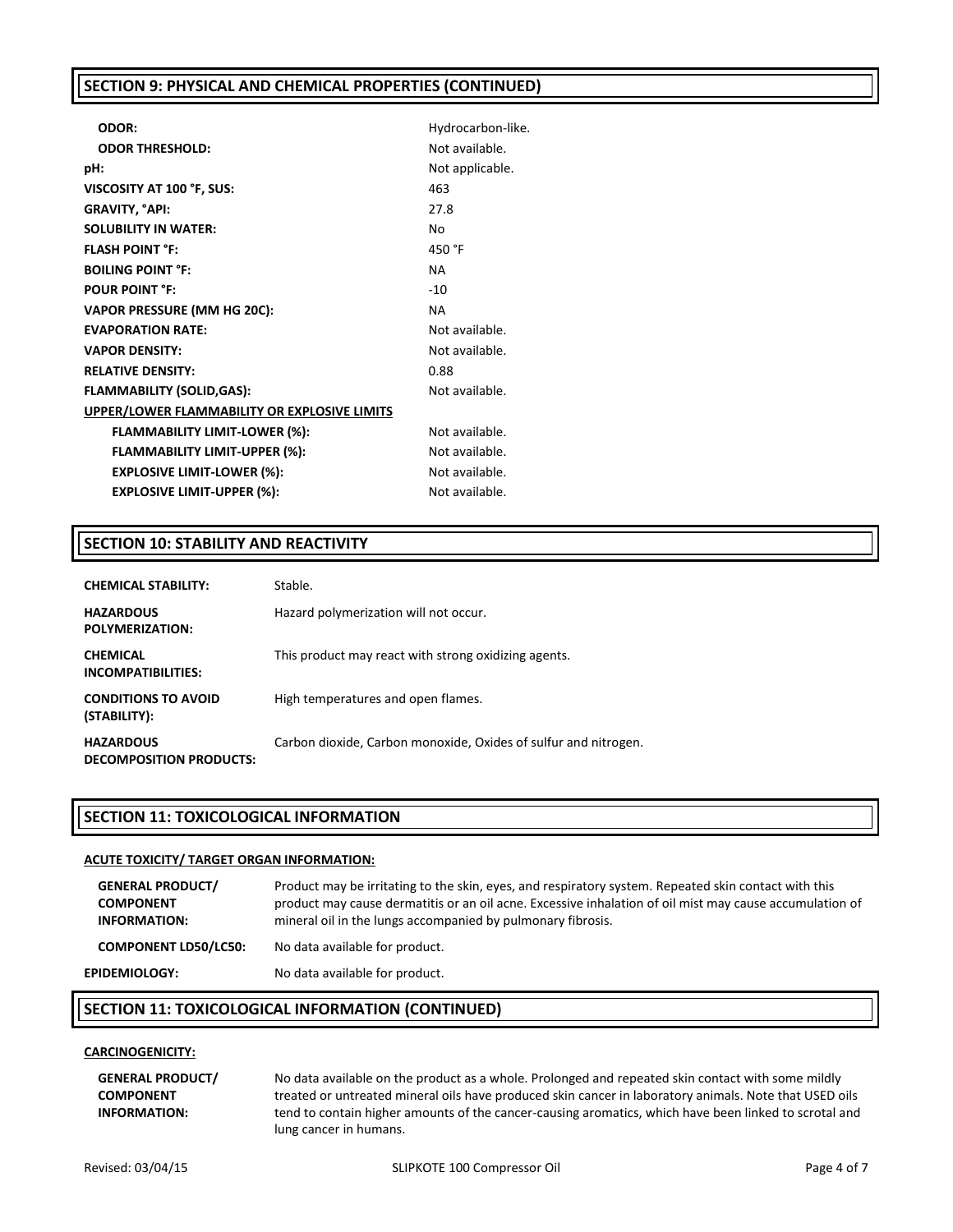| <b>COMPONENT</b><br><b>CARCINOGENICITY</b><br>LISTING: | None of this product's components are listed by ACGIH, IARC, NIOSH, NTP or OSHA.                                                                                     |
|--------------------------------------------------------|----------------------------------------------------------------------------------------------------------------------------------------------------------------------|
| <b>TERATOGENICITY/</b><br><b>REPRODUCTIVE EFFECTS:</b> | No data available for the product as a whole.                                                                                                                        |
| <b>NEUROTOXICITY:</b>                                  | High vapor/aerosol concentrations (attainable only at elevated temperatures) may cause central<br>nervous system effects such as dizziness, drowsiness or headaches. |
| <b>MUTAGENICITY:</b>                                   | No data available on this product as a whole.                                                                                                                        |
| <b>OTHER INFORMATION:</b>                              | No information available.                                                                                                                                            |

# **SECTION 12: ECOLOGICAL INFORMATION**

**ECOTOXICITY:** No information is available on ecotoxicity of this product. Keep product out of sewers and waterways. **ENVIRONMENTAL FATE:** No information is available.

# **SECTION 13: DISPOSAL CONSIDERATIONS**

#### **U.S. EPA WASTE NUMBER & DESCRIPTIONS**

| <b>GENERAL PRODUCT</b><br><b>INFORMATION:</b> | Material, if discarded, is not expected to be a characteristic hazardous waste under RCRA. All waste<br>must be handled in accordance with local, state, and federal governments. |
|-----------------------------------------------|-----------------------------------------------------------------------------------------------------------------------------------------------------------------------------------|
| <b>COMPONENT WASTE</b><br><b>NUMBERS:</b>     | No EPA Waste Numbers are applicable for this product's components                                                                                                                 |
| DISPOSAL INSTRUCTIONS:                        | Dispose of waste material according to Local, State, Federal, and Provincial Environment Regulation.                                                                              |

# **SECTION 14: TRANSPORT INFORMATION**

| <b>PROPER SHIPPING NAME:</b>                        | Not regulated as hazardous material. |
|-----------------------------------------------------|--------------------------------------|
| <b>HAZARD CLASS:</b>                                | Not regulated.                       |
| <b>DOT ID NO.:</b>                                  | Not regulated.                       |
| <b>ADDITIONAL SHIPPING INFORMATION:</b>             | Not regulated.                       |
| INTERNATIONAL TRANSPORTATION<br><b>REGULATIONS:</b> | Not regulated as dangerous goods.    |

# **SECTION 15: REGULATORY INFORMATION**

**U.S. FEDERAL REGULATIONS:** This product is not known to be a "Hazardous Chemical" as defined by the OSHA Hazard Communication Standard, 29 CFR 1910.1200. All components are on the U.S. EPA TSCA Inventory List.

# **SECTION 15: REGULATORY INFORMATION (CONTINUED)**

| <b>CERCLA/SARA HAZARDOUS</b>          | Not applicable. |
|---------------------------------------|-----------------|
| <b>SUBSTANCES:</b>                    |                 |
| <b>TSCA 12(b) EXPORT NOTIFICATION</b> | Not regulated.  |
| (40 CRF 707, SUBPT. D):               |                 |
| <b>CERCLA HAZARDOUS SUBSTANCE</b>     | Not listed.     |
| LIST (40 CFR 302.4):                  |                 |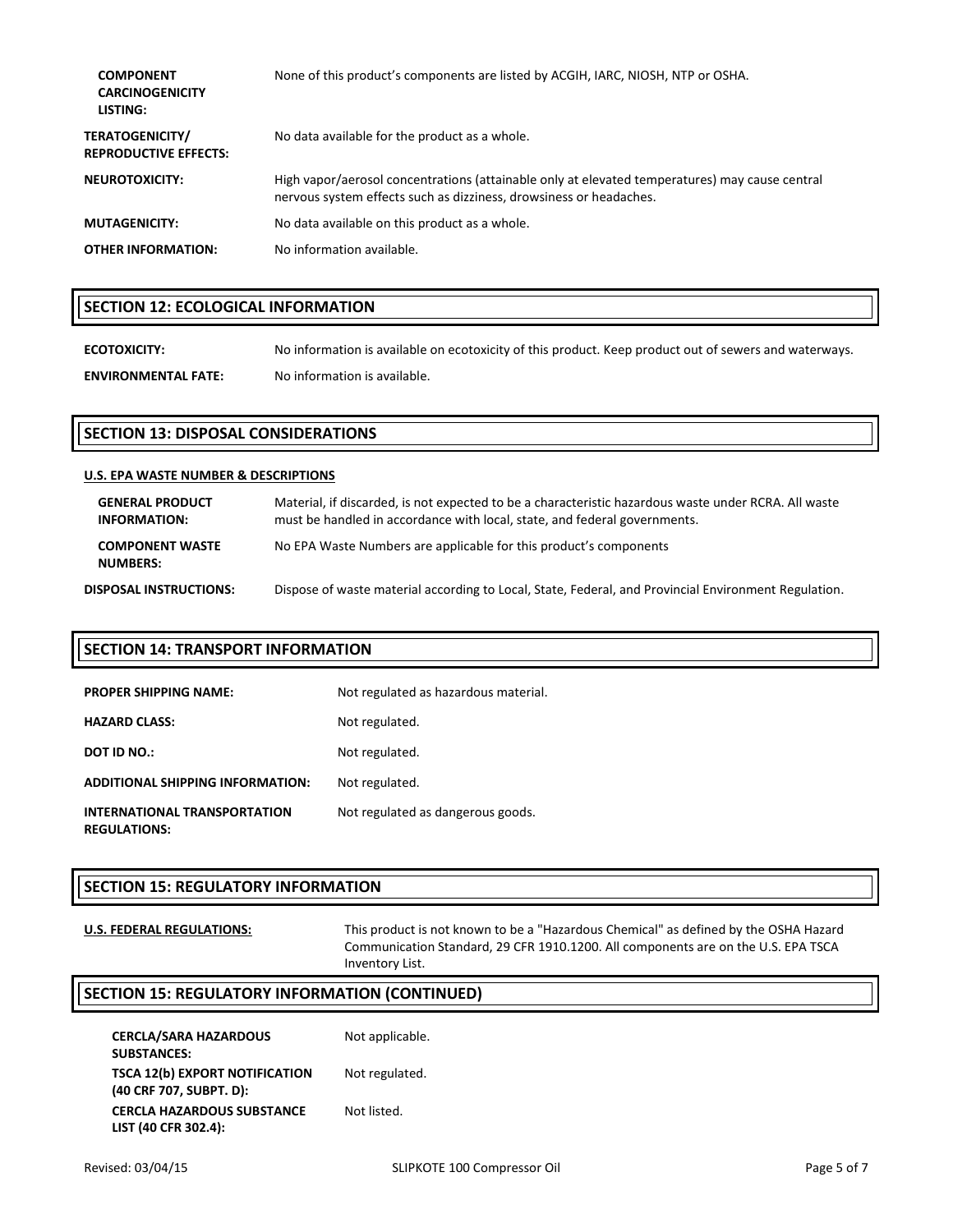**U.S. OSHA SPECIFICALLY REGULATED**  Not listed. **SUBSTANCES (29 CFR 1910.1001- 1050):**

## **SUPERFUND AMENDMENTS AND REAUTHORIZATION ACT OF 1986**

| (SARA) HAZARD CATEGORIES:                                                                             | Immediate Hazard -<br>Delayed Hazard-<br>Fire Hazard -<br>Pressure Hazard -<br>Reactivity Hazard - | Yes<br>No<br>No<br>N <sub>0</sub><br>No                                                                                                                                                                                                                                                                                                      |
|-------------------------------------------------------------------------------------------------------|----------------------------------------------------------------------------------------------------|----------------------------------------------------------------------------------------------------------------------------------------------------------------------------------------------------------------------------------------------------------------------------------------------------------------------------------------------|
| <b>SARA 302 EXTREMELY HAZARDOUS</b><br><b>SUBSTANCE:</b>                                              | Not listed.                                                                                        |                                                                                                                                                                                                                                                                                                                                              |
| <b>SARA 311-312 HAZARDOUS</b><br><b>CHEMICAL:</b>                                                     | Yes.                                                                                               |                                                                                                                                                                                                                                                                                                                                              |
| SARA 313 (TRI REPORTING):                                                                             | Not regulated.                                                                                     |                                                                                                                                                                                                                                                                                                                                              |
| <b>OTHER FEDERAL REGULATIONS</b>                                                                      |                                                                                                    |                                                                                                                                                                                                                                                                                                                                              |
| <b>CLEAN AIR ACT (CAA) SECTION 112</b><br><b>HAZARDOUS AIR POLLUTANTS</b><br>(HAPs) LIST:             | Not regulated.                                                                                     |                                                                                                                                                                                                                                                                                                                                              |
| <b>CLEAN AIR ACT (CAA) SECTION</b><br>112(R) ACCIDENTAL RELEASE<br><b>PREVENTION (40 CFR 68.130):</b> | Not regulated.                                                                                     |                                                                                                                                                                                                                                                                                                                                              |
| SAFE DRINKING WATER ACT (SDWA):                                                                       | Not regulated.                                                                                     |                                                                                                                                                                                                                                                                                                                                              |
| <b>U.S. STATE REGULATIONS:</b>                                                                        |                                                                                                    | This product does not contain a chemical known to the State of California to cause cancer,<br>birth defects or other reproductive harm. California Safe Drinking Water and Toxic<br>Enforcement Act of 1986 (Proposition 65): This material is not known to contain any<br>chemicals currently listed as carcinogens or reproductive toxins. |
| U.S. MASSACHUSETTS RTK-<br><b>SUBSTANCE LIST:</b>                                                     | Not regulated.                                                                                     |                                                                                                                                                                                                                                                                                                                                              |
| <b>U.S. NEW JERSEY WORKER AND</b><br><b>COMMUNITY RIGHT-TO-KNOW ACT:</b>                              | Not regulated.                                                                                     |                                                                                                                                                                                                                                                                                                                                              |
| U.S. PENNSYLVANIA RTK -<br><b>HAZARDOUS SUBSTANCES:</b>                                               | Not regulated.                                                                                     |                                                                                                                                                                                                                                                                                                                                              |
| <b>U.S. RHODE ISLAND RTK:</b>                                                                         | Not regulated.                                                                                     |                                                                                                                                                                                                                                                                                                                                              |
| <b>U.S. CALIFORNIA PROPOSITION 65:</b>                                                                | Not listed.                                                                                        |                                                                                                                                                                                                                                                                                                                                              |

#### **INTERNATIONAL INVENTORIES:**

| <b>COUNTRY(S) OR REGION</b>                           | <b>INVENTORY NAME</b>                                         | ON INVENTORY (YES/NO)* |  |
|-------------------------------------------------------|---------------------------------------------------------------|------------------------|--|
| Australia                                             | Australian Inventory of Chemical Substances (AICS)            | Yes                    |  |
| Canada                                                | Domestic Substances List (DSL)                                | Yes                    |  |
|                                                       | Non-Domestic Substances List (NDSL)                           | No                     |  |
| China                                                 | Inventory of Existing Chemical Substances in China            | Yes                    |  |
| Europe                                                | European Inventory of Existing Commercial Chemical Substances | Yes                    |  |
| European List of Notified Chemical Substances         |                                                               | No                     |  |
| Japan                                                 | Inventory of Existing and New Chemical Substances             | Yes                    |  |
| Korea                                                 | <b>Existing Chemicals List (ECL)</b>                          | Yes                    |  |
| <b>ECTION 15. DECULATODY INFORMATION (CONTINUIED)</b> |                                                               |                        |  |

# **SECTION 15: REGULATORY INFORMATION (CONTINUED)**

| (continued)                                          |                                                           |                        |
|------------------------------------------------------|-----------------------------------------------------------|------------------------|
| <b>COUNTRY(S) OR REGION</b><br><b>INVENTORY NAME</b> |                                                           | ON INVENTORY (YES/NO)* |
| New Zealand                                          | New Zealand Inventory                                     | Yes                    |
| Philippines                                          | Philippine Inventory of Chemicals and Chemical Substances | Yes                    |